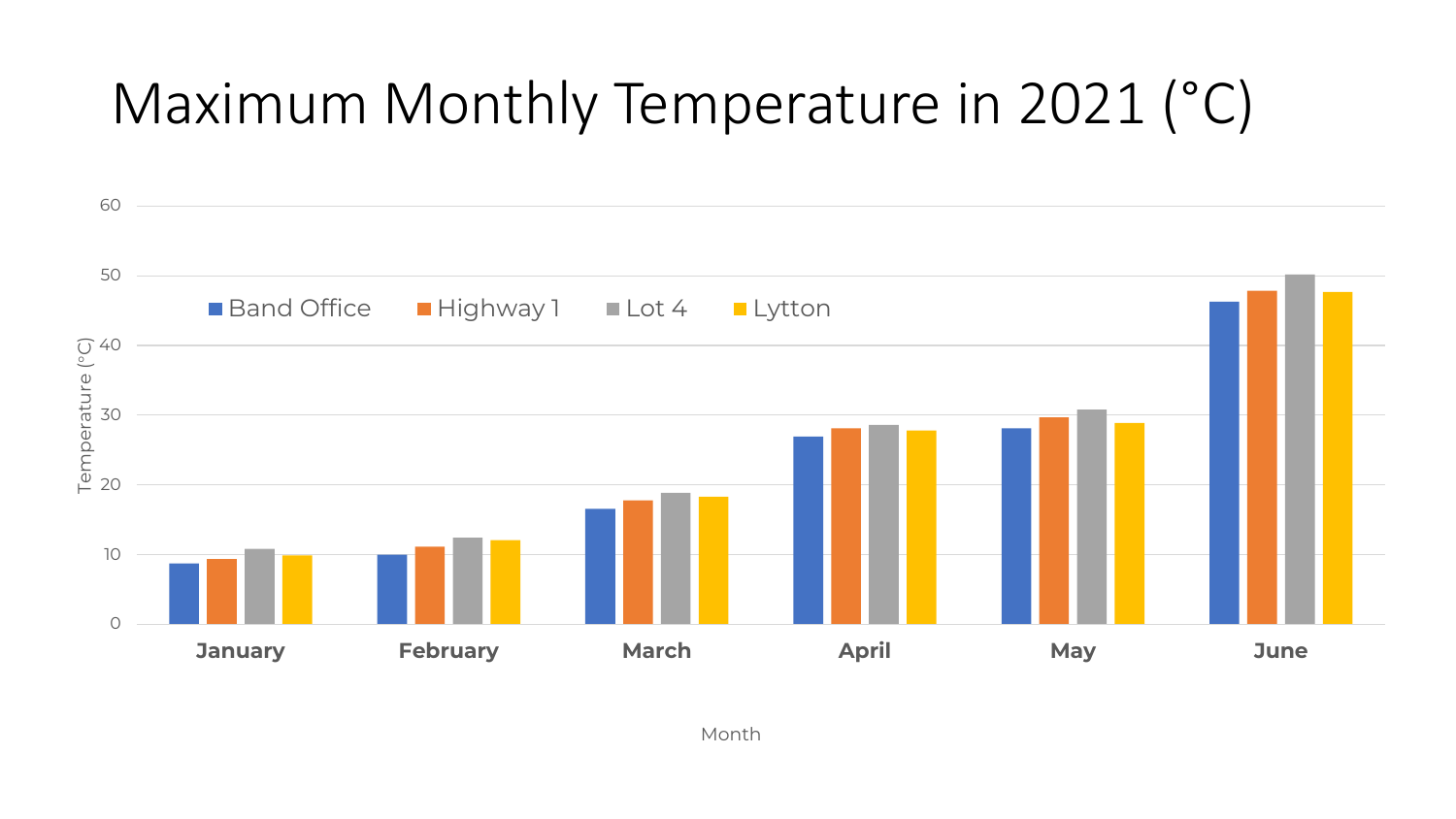## Maximum Monthly Temperature in 2021 (°C)

| <b>MONTH</b> | <b>BAND OFFICE</b> | <b>HIGHWAY 1</b> | LOT <sub>4</sub> | <b>LYTTON</b> |
|--------------|--------------------|------------------|------------------|---------------|
| January      | 8.8                | 9.4              | 10.9             | 9.9           |
| February     | 10.0               | 11.2             | 12.4             | 12.1          |
| March        | 16.6               | 17.8             | 18.9             | 18.3          |
| April        | 27.0               | 28.1             | 28.6             | 27.8          |
| May          | 28.1               | 29.7             | 30.8             | 28.9          |
| June         | 46.3               | 47.8             | 50.2             | $49.6*$       |

\*Lytton RCS Weather Station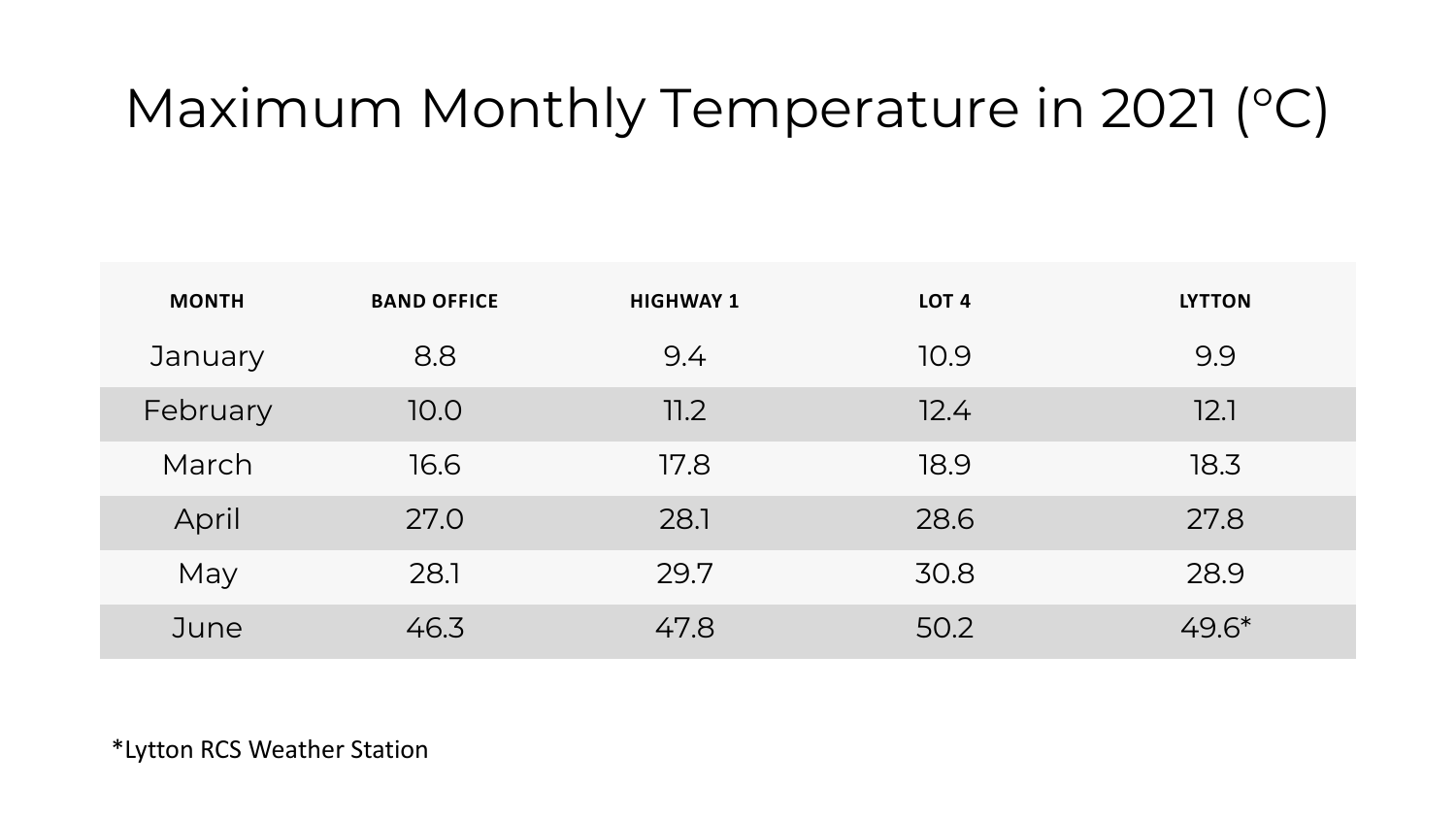### Total Monthly Precipitation in 2021 (mm)



 $*$  Up to July 7<sup>th</sup>, 2021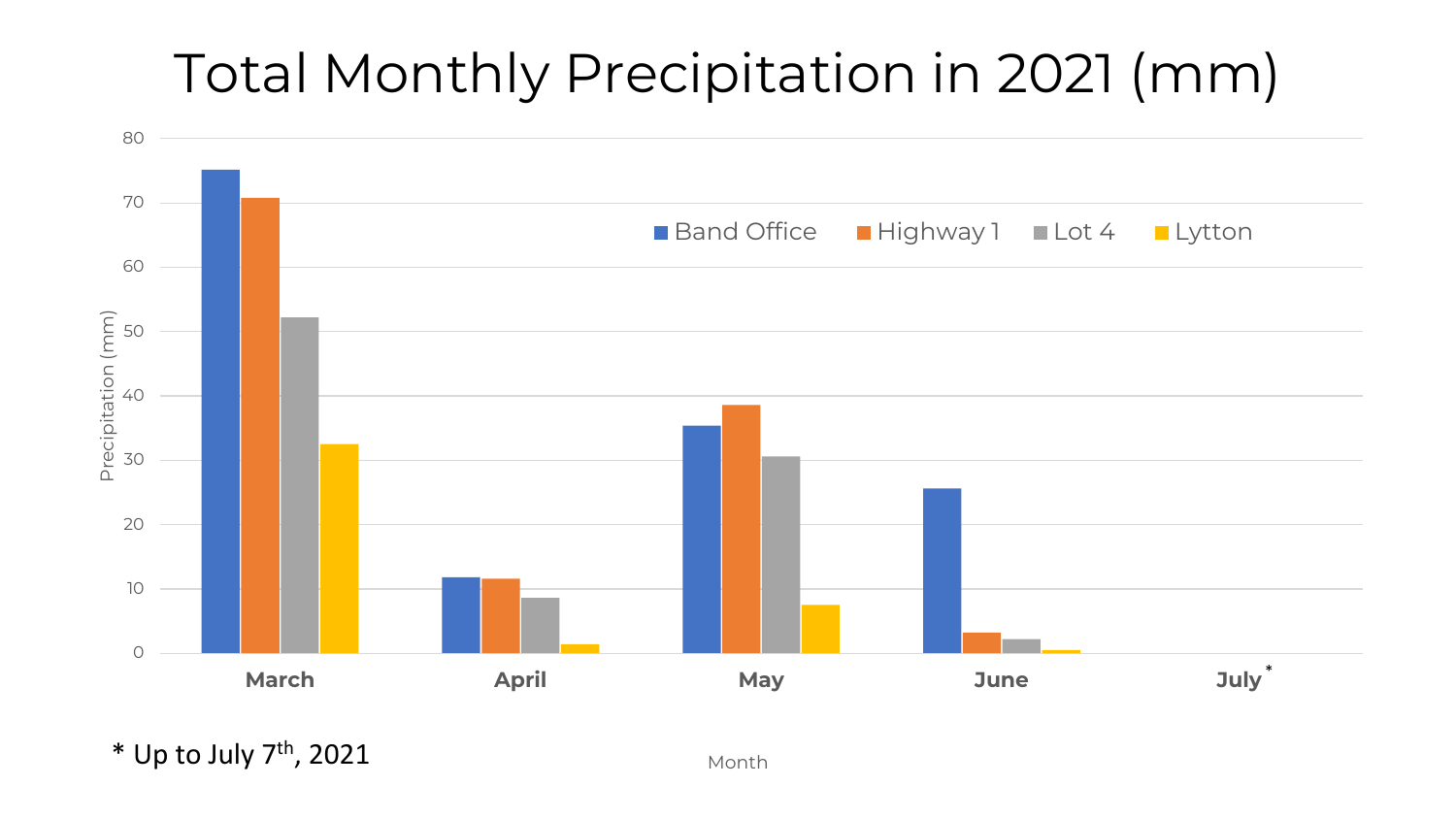

PurpleAir.com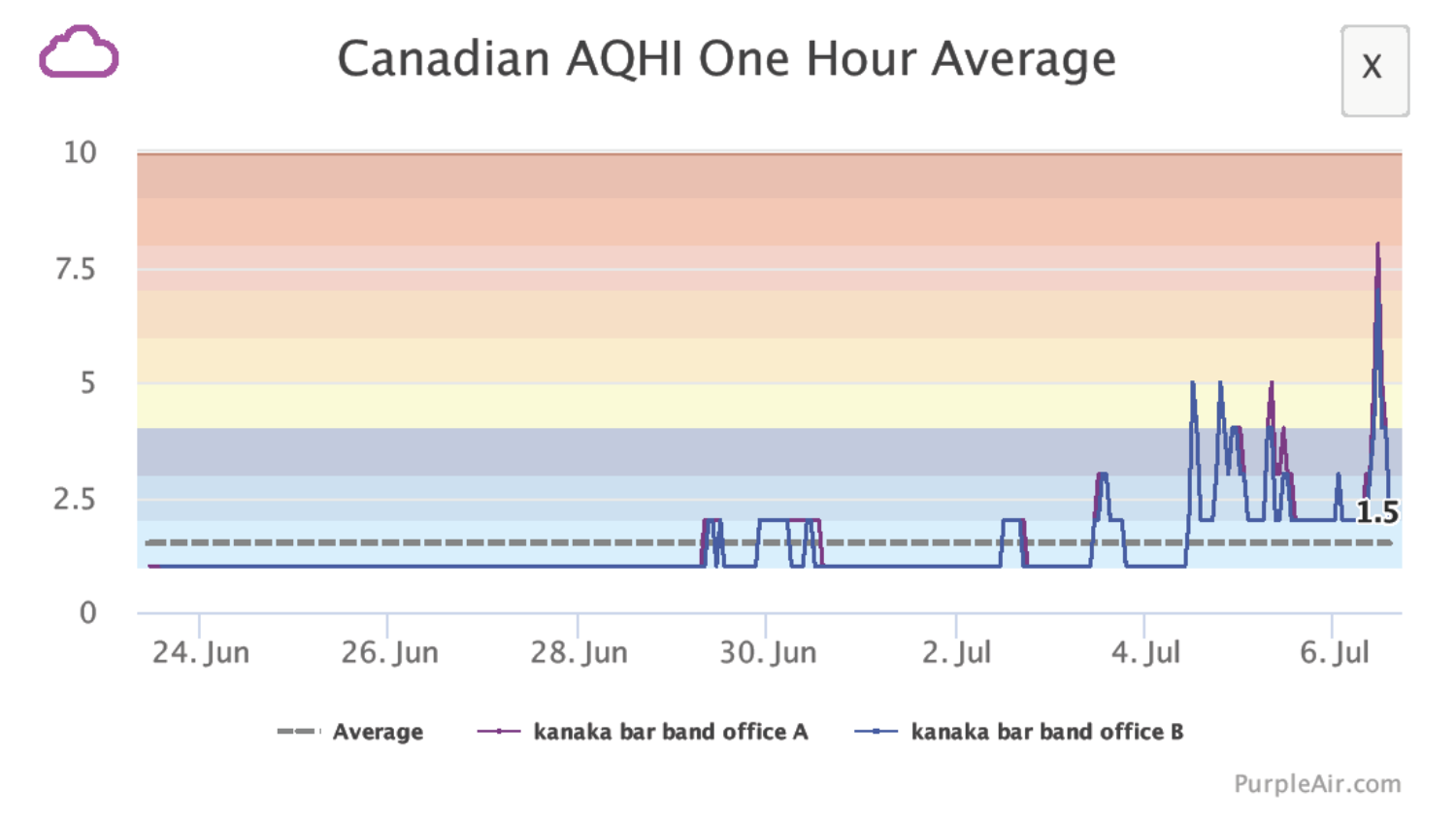## Minimum Monthly Temperature in 2021 (°C)

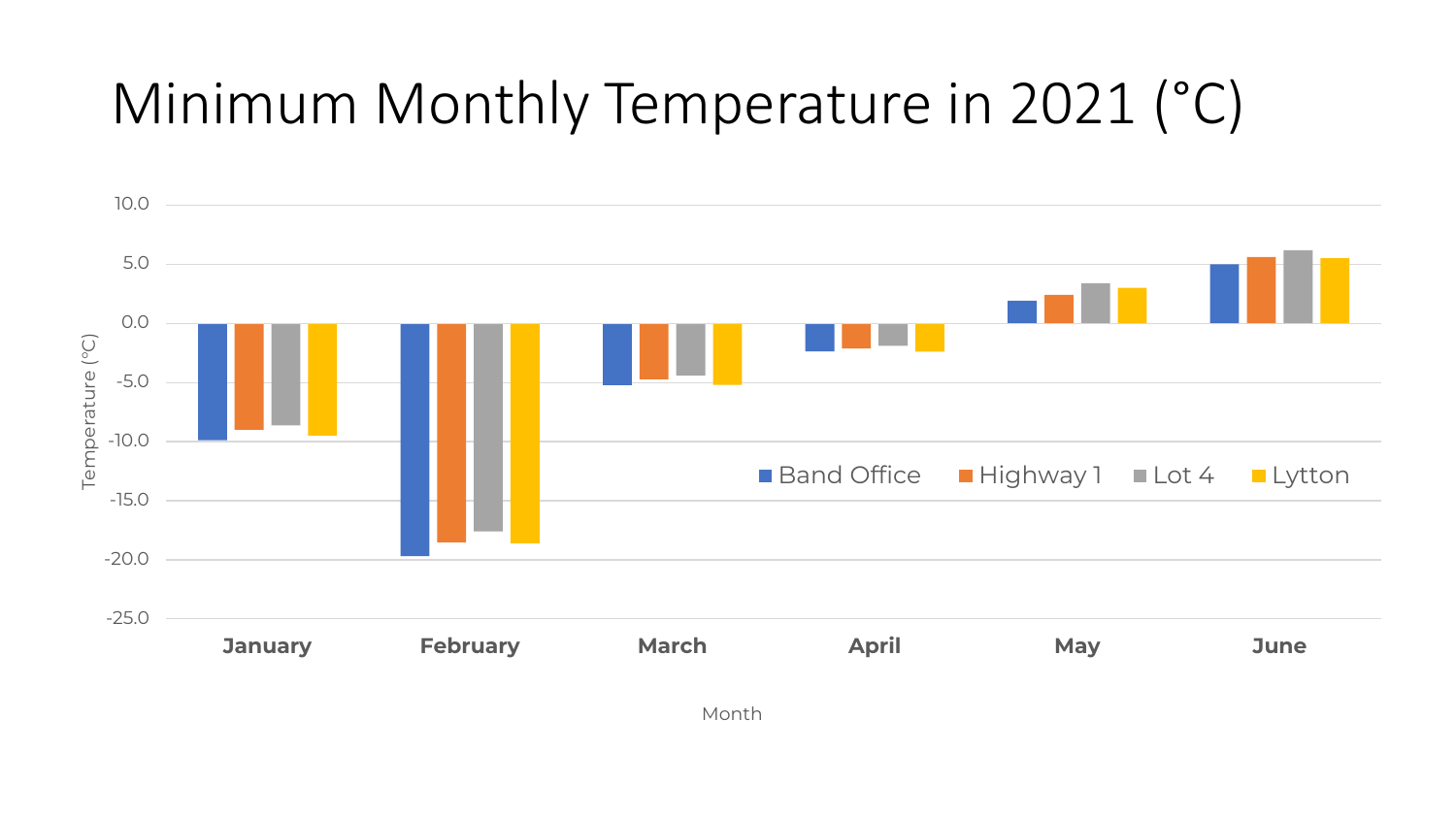#### Minimum Monthly Temperature in 2021 (°C)

| <b>MONTH</b> | <b>BAND OFFICE</b> | <b>HIGHWAY 1</b> | LOT <sub>4</sub> | <b>LYTTON</b> |
|--------------|--------------------|------------------|------------------|---------------|
| January      | $-9.9$             | $-9.0$           | $-8.6$           | $-9.5$        |
| February     | $-19.7$            | $-18.5$          | $-17.6$          | $-18.6$       |
| March        | $-5.2$             | $-4.7$           | $-4.4$           | $-5.2$        |
| April        | $-2.4$             | $-2.1$           | $-1.9$           | $-2.4$        |
| May          | 1.9                | 2.4              | 3.4              | 3.0           |
| June         | 5.0                | 5.6              | 6.2              | 5.5           |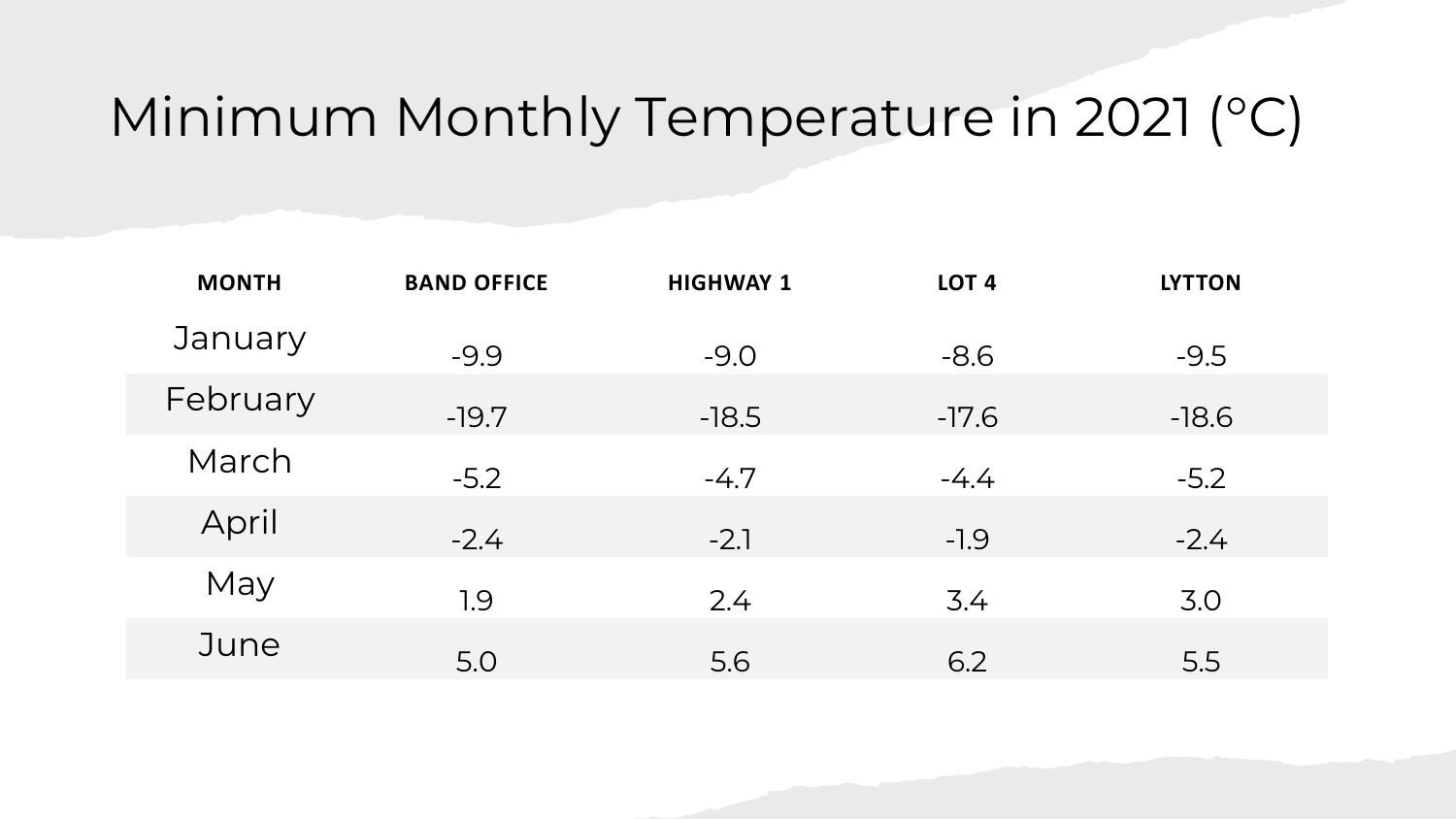# Average Monthly Temperature in 2021 (°C)

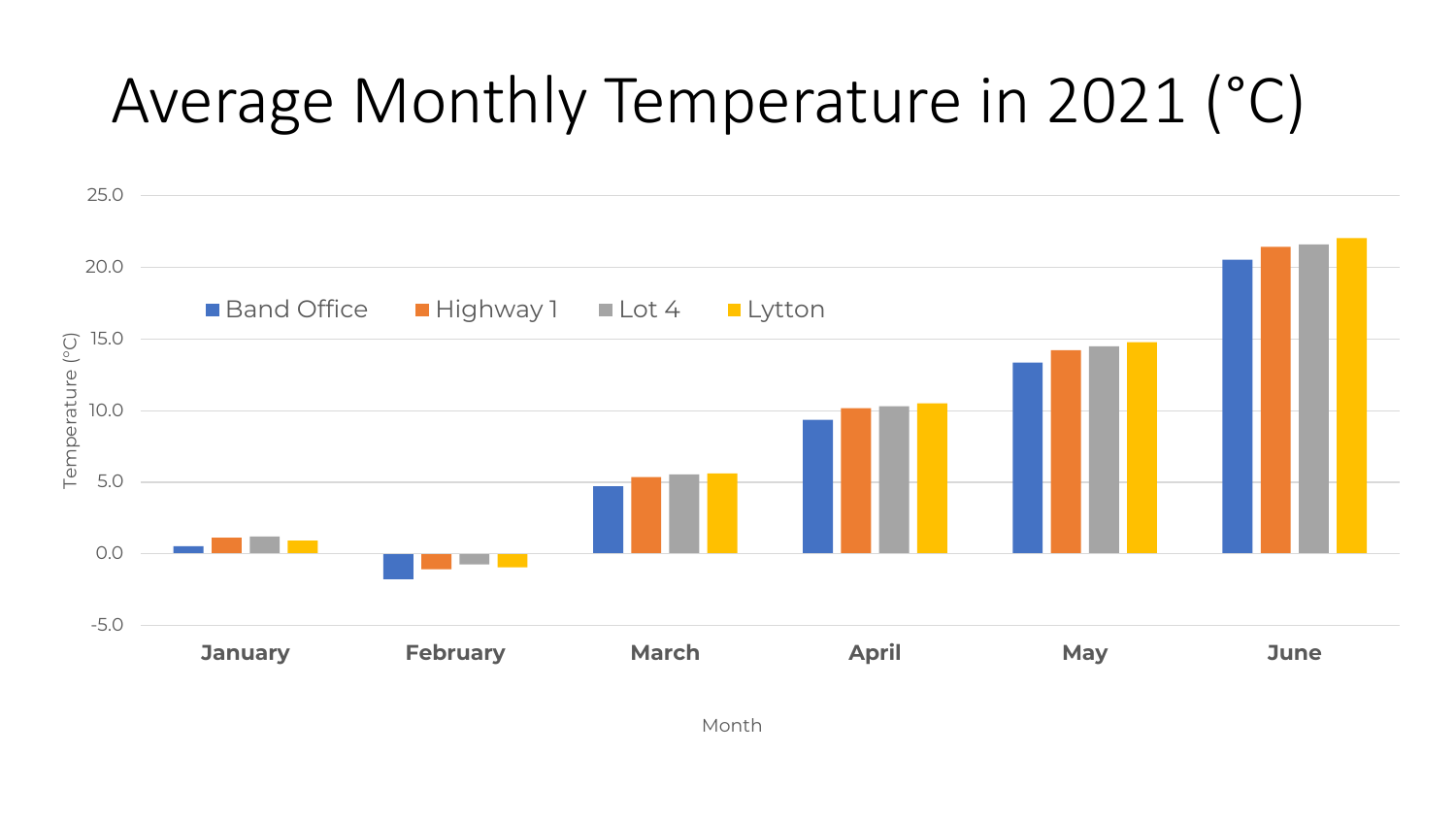#### Average Monthly Temperature in 2021 (°C)

| January<br>0.5<br>0.9<br>1.1<br>1.2<br>February<br>$-0.9$<br>$-1.8$<br>$-1.1$<br>$-0.7$ |  |
|-----------------------------------------------------------------------------------------|--|
|                                                                                         |  |
|                                                                                         |  |
| March<br>4.7<br>5.5<br>5.6<br>5.4                                                       |  |
| April<br>9.4<br>10.2<br>10.3<br>10.5                                                    |  |
| May<br>13.3<br>14.2<br>14.5<br>14.8                                                     |  |
| June<br>20.5<br>22.1<br>21.6<br>21.4                                                    |  |